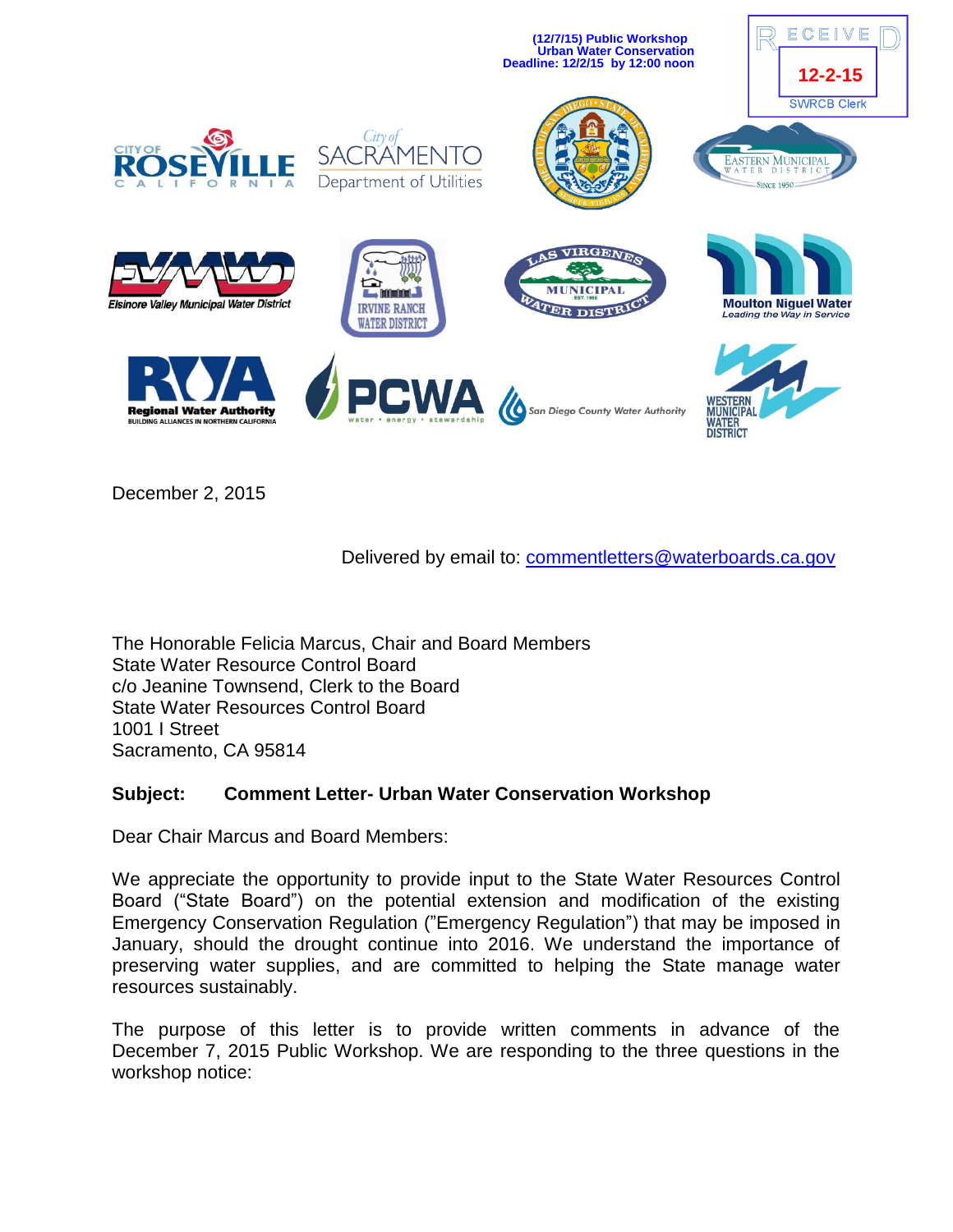1. What elements of the existing Emergency Regulation, if any, should be modified in an extended Emergency Regulation?

2. What additional data, if any, should the State Board be collecting through the Emergency Regulation and how would it be used?

3. How should the State Board account for precipitation after January 2016 in its implementation of any extension of the Emergency Regulation?

We are requesting three specific refinements to the Emergency Regulation and are providing feedback based on insights gained from the existing restrictions. The recommended refinements are to address key technical limitations inherent in the existing Emergency Regulation. The additional proposed data to be collected will be used to implement the recommended refinements, and the recommendation for accounting of precipitation is based on balancing uncertainty and public perception.

## **What elements of the existing Emergency Regulation, if any, should be modified in an extended Emergency Regulation?**

There are many factors that impact water use patterns and the ability to achieve reductions in water demand. These include but are not limited to: climate variations, population and economic growth, and the impact recycled water irrigation use has on achieving overall potable water demand percentage reduction targets. Based upon our experience with the Emergency Regulation over the last six months, it is clear that slight adjustments would more equitably and appropriately account for these factors. We believe these would best be implemented through a series of numeric adjustments to the compliance calculation methodology.

In developing equitable refinements to the compliance calculation methodology, the following principles were considered:

- Adjustments should be simple and straightforward, using data that is publically available;
- Given the status of the Emergency Regulation, any adjustments should be applied to the existing compliance calculation used by the State Board, rather than attempting to develop an entirely new methodology;
- Use or application of adjustments should be at the discretion of the water supplier and no agencies should have compliance targets adjusted upwards; and
- Adjustments should apply only under the current Emergency Regulation, or extension thereof.

Although we are proposing three specific adjustments to address climate variation, growth and recycled water use, respectively, there are other factors the State Board should consider to improve the technical depth and equity of the Emergency Regulation. These include, but are not limited to: impacts to agencies' ability to reduce demands due to early (pre-2013) investments in conservation, population and housing density,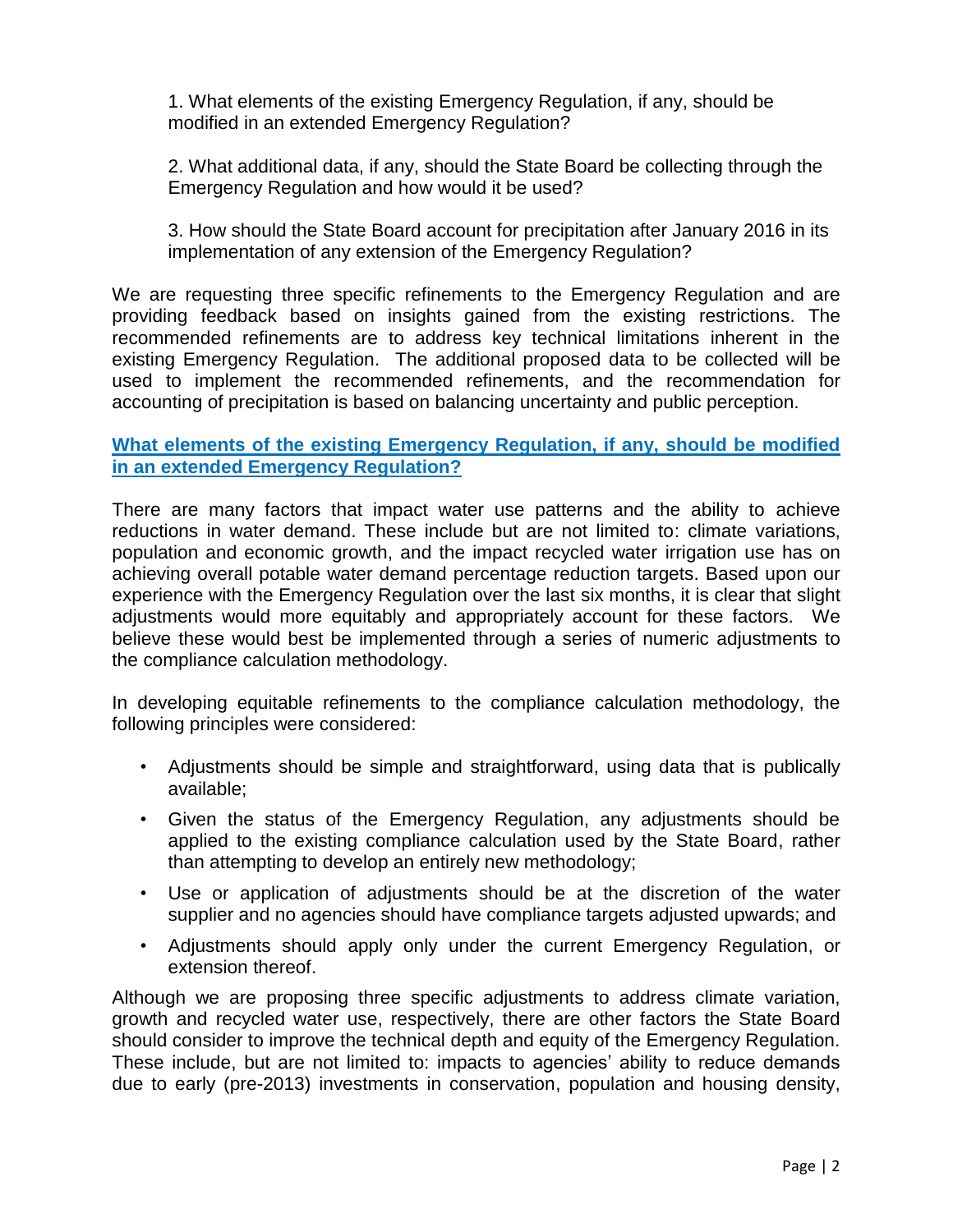and other factors affecting agencies ability to fulfill the State's reduction targets during the drought.

## **Investments in Drought-Resilient Supplies:**

In addition to reducing potable water use, adjustments should be made to allow water suppliers to meet targets through the use of sustainable drought resistant supplies. Throughout the State, agencies have developed and managed water supplies to reduce the impact of water shortages. Examples of beneficial projects include potable reuse of recycled water, desalination of both seawater and brackish groundwater, and the banking of water for emergency purposes. These projects improve water reliability and resiliency across the State and reduce demand on drought stressed supplies. Adjustments should be made to the Emergency Regulation to acknowledge the benefit of these supplies and encourage investment in self-reliant water supplies. These supply portfolios and their regional benefits will be addressed through separate proposals to the State Board.

#### **Climate Equity Adjustment:**

Because of climate variation across the State, the Emergency Regulation impacts customers in the warmer, drier areas of the State more than those in cooler, wetter areas. Maintaining a landscape palette of trees, shrubs, and other water-efficient plant materials in areas with higher Evapotranspiration rates simply requires more water, as demonstrated in the table below.

|                                                     | <b>Supplier A</b> | <b>Supplier B</b> |  |
|-----------------------------------------------------|-------------------|-------------------|--|
| Climate                                             | Wetter/Cooler     | Hotter/Drier      |  |
| Average Evapotranspiration (ETo),                   | 14.86             | 21.52             |  |
| July - September (in inches)                        |                   |                   |  |
| July - September Water Need for 1,000 sq. ft. of    |                   |                   |  |
| Efficient Landscaping (in gallons) based on average | 5,095             | 7,378             |  |
| Evapotranspiration <sup>1</sup>                     |                   |                   |  |
| <b>Water Suppliers Conservation Standard</b>        | 16%               | 28%               |  |
| <b>Reduction Requirement (gallons)</b>              | 815               | 2,066             |  |
| Adjusted Maximum Available Water                    | 4,280             | 5,312             |  |
| (per 1,000 sq. ft.)                                 |                   |                   |  |
| Percent of Local ETo                                | 46.2%             | 39.6%             |  |

#### *Impact of Climate on Water Needs for Landscaping*

1. Maximum Allowable Water Application for 1,000 sq. ft. of area using the ET Adjustment Factor of 0.55 (Model Water Efficient Landscape Ordinance, 2015)

The table above shows customers of two different water suppliers and each supplier's assigned Conservation Standard based on July through September 2014 water production. Each customer in the table has a climate-appropriate landscape as defined by the 2015 State Model Landscape Ordinance (Maximum Water Allowance of 55% of local ETo). However, as a result of significant differences in the suppliers' local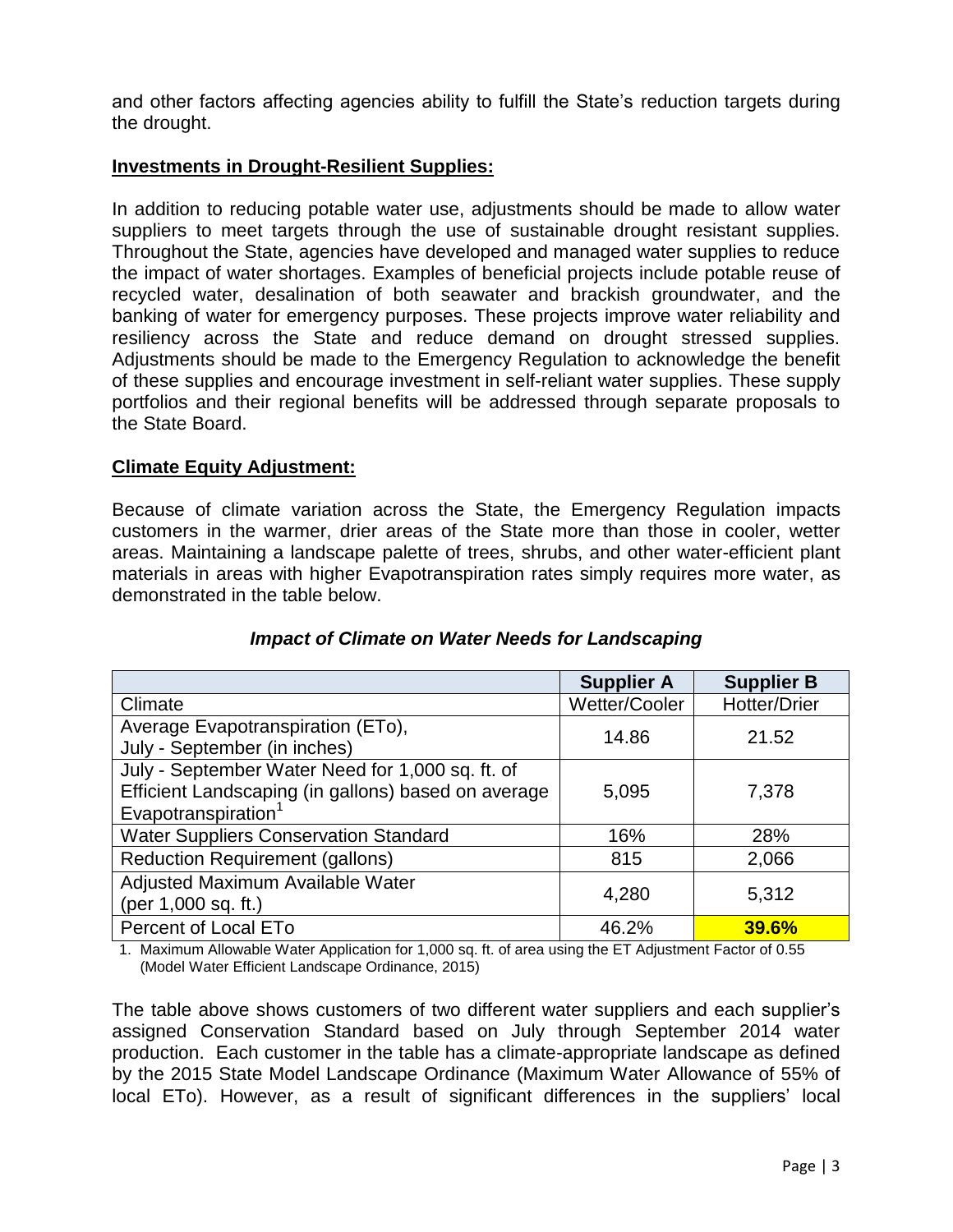Evapotranspiration rates and the application of the assigned Conservation Standards, the customer of Supplier B has a lower volume of water available to their landscape to preserve the health of the climate-appropriate landscape as defined in existing legislation. To ensure more equitable treatment of customers in all climate zones throughout the State, we propose a one-time adjustment to the Conservation Standard based on a supplier's actual local average Evapotranspiration rate (ETo) compared to a calculated statewide average. The adjustment would be based on July through September 2014 ETo data voluntarily provided by each water supplier electing to use the climate equity adjustment. ETo data, including the source of the data, would be subject to review by the State Board.

The formula for determining the proposed adjustment is as follows:



Where:

• The Conservation Standard is defined in the May 2015 Emergency Regulation; and

• The Statewide Average ETo is the water production-weighted average of all water suppliers.

In the example above, the ETo in Supplier B's region is 15 percent higher than the statewide average. Therefore the adjusted Conservation Standard is as follows:

$$
28\% \times (1 - 15\%) = 24\%
$$

The impact of the climate adjustment on the customer is shown in the table, below.

|                                                                                                     | <b>Supplier in</b><br><b>Wetter, Cooler</b><br><b>Climate:</b> | <b>Supplier in</b><br><b>Hotter, Drier</b><br><b>Climate:</b> |
|-----------------------------------------------------------------------------------------------------|----------------------------------------------------------------|---------------------------------------------------------------|
| Climate                                                                                             | <b>Customer A</b><br>Wetter, Cooler                            | <b>Customer B</b><br>Hotter, Drier                            |
| Average Evapotranspiration (ETo), July -September<br>(in inches)                                    | 14.86                                                          | 21.52                                                         |
| July - September Water Need for 1,000 sq. ft. of<br>Efficient Landscaping (in gallons) <sup>1</sup> | 5,095                                                          | 7,378                                                         |
| <b>Original Conservation Standard for Each Agency</b>                                               | 16%                                                            | 28%                                                           |
| <b>Adjusted Conservation Standard</b>                                                               | 16%                                                            | $24\%$ <sup>2</sup>                                           |
| <b>Adjusted Reduction Requirement (in gallons)</b>                                                  | 815                                                            | 1,771                                                         |
| Adjusted Maximum Available Water<br>(per 1,000 sq. ft.)                                             | 4,280                                                          | 5,607                                                         |
| <b>Percent of Local ETo</b>                                                                         | 46.2%                                                          | 41.8%                                                         |

## *Impact of Climate Adjustment on Customer B*

1. Maximum Allowable Water Application for 1,000 sq. ft. of area using the ET Adjustment Factor of 0.55 (Model Water Efficient Landscape Ordinance, 2015)

2. Based on 15 percent higher local ETo deviation from the State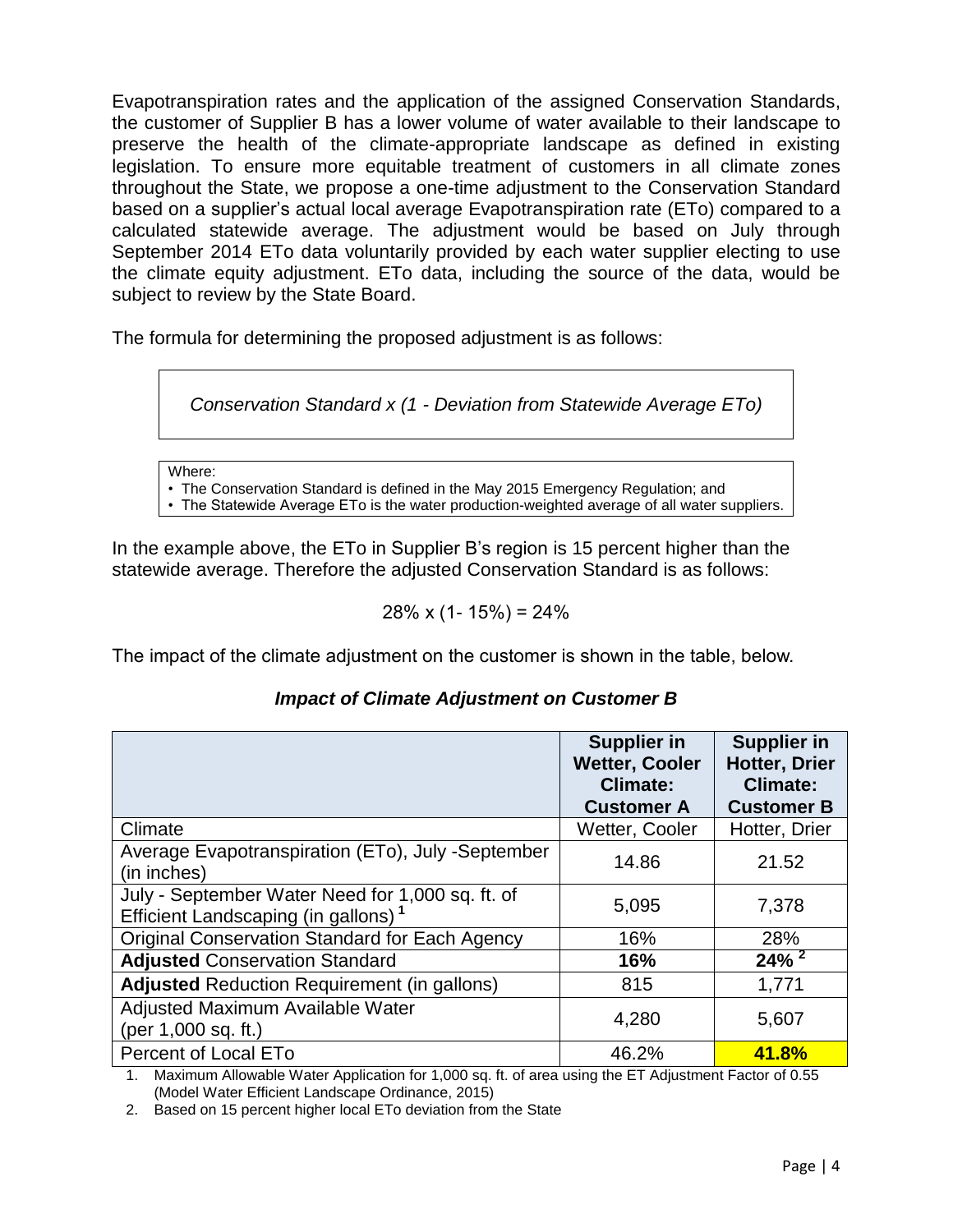As the table shows, while the adjustment would change the hotter, drier water supplier's Conservation Standard from 28 percent to 24 percent, that supplier's customers would still have a significantly greater reduction outdoor irrigation relative to the local Evapotranspiration rate when compared to customers in the wetter, cooler water supplier's service area.

## **Growth Equity Adjustment:**

Just as there is an undue burden placed on customers when climate is not considered, there is an undue burden placed on local economies when growth is not considered.

Since 2013, there has been substantial regional variability in growth across the state. Some water agencies have added a significant number of new connections and associated water demands since 2013 as a result of strong economic growth. This additional water demand from the growth is not accounted for in the existing Emergency Regulation.

Agencies with growth since 2013 have had to reduce all of their customers' demands much more than their required Conservation Standard, as shown in the table below, in order to comply with the Emergency Regulation. Requiring agencies that are experiencing growth and economic recovery to disproportionately decrease water use to meet their required Conservation Standard is clearly inequitable and not the intent of the Emergency Regulation. In fact, the Governor's intent appears to focus on reducing economic impacts and encouraging continued economic growth.

|                                                  | <b>Agency A</b> | <b>Agency B</b> |
|--------------------------------------------------|-----------------|-----------------|
| Growth Since 2013                                | <b>None</b>     | 6% Growth       |
| 2013 Baseline Active Service Connections         | 85,000          | 85,000          |
| 2015 Reporting Year Service Connections          | 85,000          | 90,000          |
| Increase in number of active service connections | O               | 5,000           |
| AF per active service connection                 | 0.071           | 0.071           |
| 2013 Monthly Baseline Production, AF             | 6,000           | 6,000           |
| Increase in Demand due to Growth                 | O               | 353             |
| <b>Conservation Standard</b>                     | 28%             | 28%             |
| Production Target, AF                            | 4,320           | 4,320           |
| Water Savings to Meet Required Reduction         | 1,680           | 2,033           |
| Target, AF                                       |                 |                 |
| <b>Actual Percent Reduction to Meet Target</b>   | 28%             | 34%             |

## *Growth Impacts on Water Demand Reduction Requirements*

Agencies experiencing growth since 2013 should be given an adjustment in the form of an increase to the agency's 2013 "baseline" demand. The adjustment needs to be agency specific and based on the increase in the number of connections as population change does not incorporate demands from new business and industry.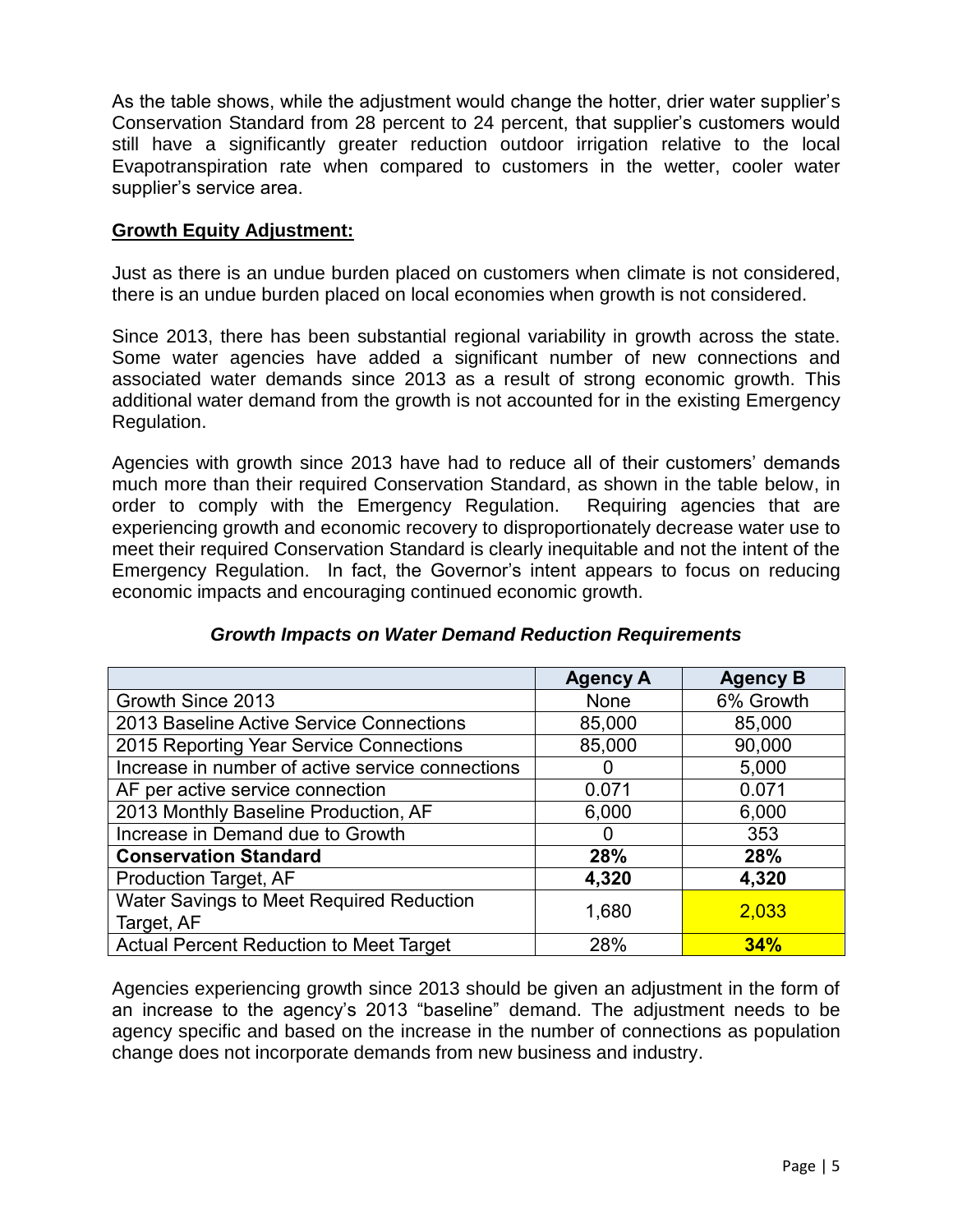The baseline demand adjustment would be calculated each month to account for on-going growth since 2013, and the additional demand from the growth would be added to the 2013 production baseline. This proposed adjustment would be calculated in three steps using the following method:

**Step One:** *Calculate the Demand per Connection.*

Monthly Demand 2013/Number of Connections = Demand per Connection

**Step Two:** *Estimate Monthly Demand from New Development.*

Number of New Connections x Demand per Connection = Demand from New Development

**Step Three:** *Adjust 2013 Monthly Baseline Production.*

2013 Monthly Production + Demand from New Development = Adjusted Baseline

The impact of this equity adjustment should be that no agency should have targets adjusted upward to offset equity adjustments and the use of the adjustment would be at the discretion of the water supplier. It is also important to note that the impact would be minimal. As a proxy to estimate the impact of the economic growth adjustment to statewide water savings, statewide population data shows average growth of 1.8% since 2013.

The benefit of the adjustment is that it maintains equity where the effective Conservation Standard for each agency is maintained. In the example the Conservation Standard is at 28%; even though Agency B has experienced increased demands from growth. It also reshapes the Emergency Regulation so it does not inhibit the State's ongoing economic recovery and growth.

## **Recycled Water Equity Adjustment:**

The use of recycled water in lieu of potable water to meet irrigation is a highly effective means of reducing the demand on local and imported water supplies. Many water agencies have been expanding the use of recycled water within their service areas, which involve the significant capital investments for distribution infrastructure. While this is a positive step forward for the state, the reality is that the use of recycled water for irrigation limits the ability for an agency to reduce potable landscape irrigation.

The current regulation excludes recycled water use from reported production. This provides some benefit to agencies that have invested in recycled water facilities. We recommend that any extended regulations continue to exclude recycled water from reported water production and also adjust for the impact recycled water has on potable irrigation customers.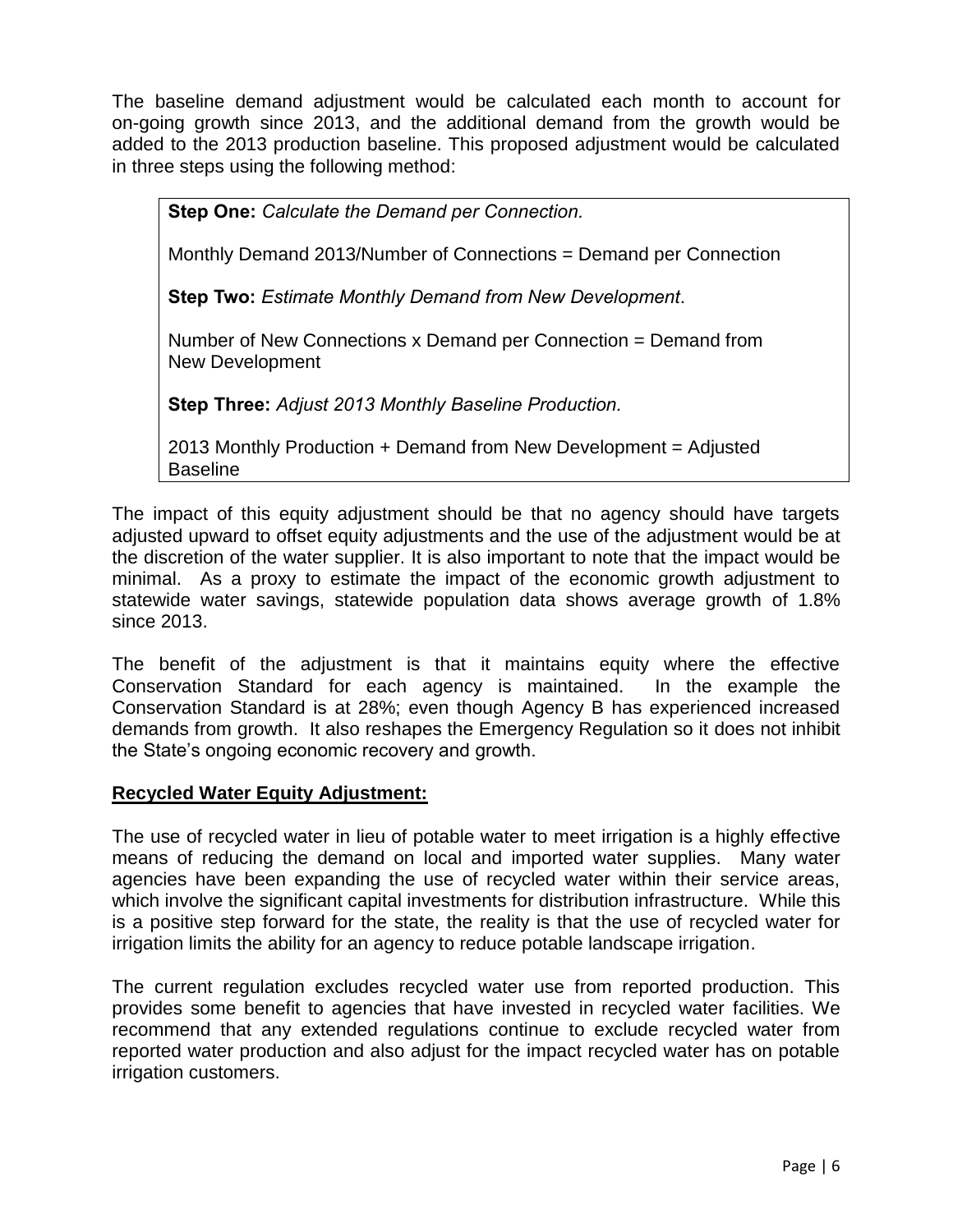| <b>Agency without Recycled Water</b>                                                                                                                                                                                                                                                                                                                                                        |                                  | <b>Agency with Recycled Water</b> |  |                                      |  |                                  |                   |  |  |  |  |  |  |  |  |  |  |  |                                               |                              |  |  |
|---------------------------------------------------------------------------------------------------------------------------------------------------------------------------------------------------------------------------------------------------------------------------------------------------------------------------------------------------------------------------------------------|----------------------------------|-----------------------------------|--|--------------------------------------|--|----------------------------------|-------------------|--|--|--|--|--|--|--|--|--|--|--|-----------------------------------------------|------------------------------|--|--|
| Non-Residential                                                                                                                                                                                                                                                                                                                                                                             | <b>Residential</b><br>Irrigation |                                   |  | ion recycled<br>water<br>Residential |  | <b>Residential</b><br>Irrigation | Commercial indoor |  |  |  |  |  |  |  |  |  |  |  |                                               |                              |  |  |
| irrigation potable<br>water                                                                                                                                                                                                                                                                                                                                                                 | Residential<br>Indoor            | Commercial indoor                 |  | Non- Res<br>irrigation               |  |                                  |                   |  |  |  |  |  |  |  |  |  |  |  | Non- Resuccion<br>irrigation potable<br>water | <b>Residential</b><br>Indoor |  |  |
| Agency with no recycled water for outdoor<br>Agency with recycled water has limited<br>irrigation can obtain significant savings<br>ability to gain significant savings<br>reductions from broad customer base.<br>reductions from broad customer base to<br>Residential customers are<br>achieve conservation target.<br>disproportionately impacted to achieve<br>the required reduction. |                                  |                                   |  |                                      |  |                                  |                   |  |  |  |  |  |  |  |  |  |  |  |                                               |                              |  |  |

To avoid disproportionately penalizing an agency's potable water customers when that agency has invested in and implemented recycled water programs, an equity adjustment is proposed.

The adjustment calculation is as follows:

*Total Monthly Recycled Water Use x Ratio of Monthly Recycled to Potable Use x Conservation Standard = Recycled Water Adjustment*

The Recycled Water Adjustment would be subtracted from the monthly production for the agency and the adjusted number reported.

# *Example of How the Recycled Adjustment Would Work*

*Impact of the Emergency Regulation without the Recycled Water Adjustment*

|                                                                                                                     | <b>Agency A</b> | <b>Agency B</b> |
|---------------------------------------------------------------------------------------------------------------------|-----------------|-----------------|
| <b>Total Water Use</b>                                                                                              | 125,000         | 125,000         |
| Indoor Water Use - Potable                                                                                          | 45,000          | 45,000          |
| <b>Outdoor Water Use - Potable</b>                                                                                  | 80,000          | 45,000          |
| Outdoor Water Use -Recycled Water Use                                                                               | 0               | 35,000          |
| <b>Conservation Standard -28%</b>                                                                                   | 35,000          | 25,200          |
| <b>Indoor Reduction</b>                                                                                             | 2,250           | 2,250           |
| <b>Outdoor Reduction</b>                                                                                            | 32,750          | 22,950          |
| Percent Outdoor Reduction from Potable<br><b>Water</b><br><b>Customers Required Before an Adjustment is Applied</b> | 41%             | 51%             |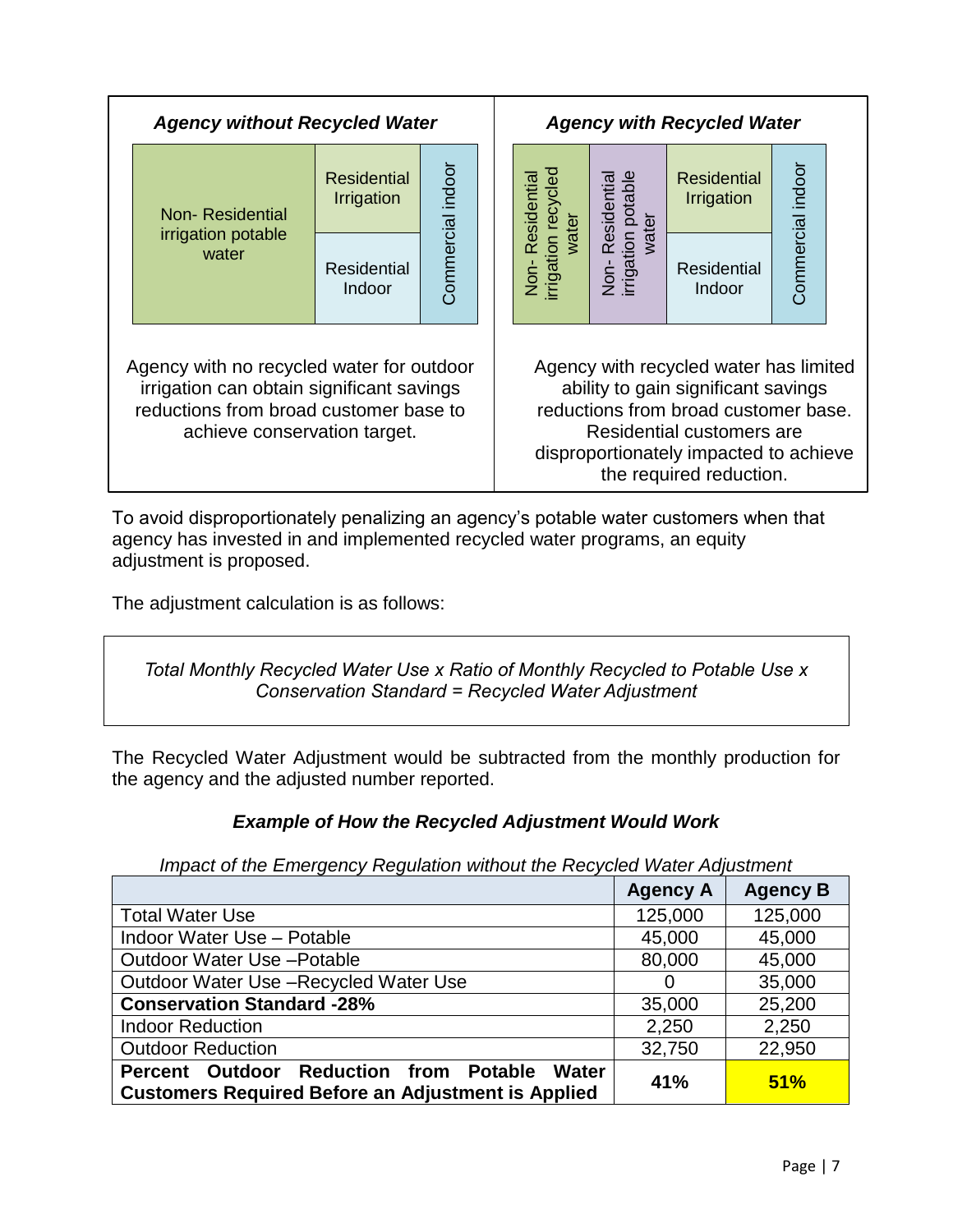## **The adjustment for Agency B would be:**

#### 35,000 AF x 35,000 AF/90,000 AF x 28% = **3,811**

|                                                                                                                    | <b>Agency A</b> | <b>Agency B</b> |
|--------------------------------------------------------------------------------------------------------------------|-----------------|-----------------|
| Outdoor Irrigation Demand Reduction Required Before<br>Adjustment, AF                                              | 32,750          | 22,950          |
| Recycled Water Adjustment, AF                                                                                      |                 | 3,811           |
| Outdoor Irrigation Demand Reduction Required<br>After<br>Adjustment, AF                                            |                 | 19,139          |
| Potable Irrigation Demand, AF                                                                                      | 80,000          | 45,000          |
| Recycled Irrigation Demand, AF                                                                                     |                 | 35,000          |
| Outdoor Reduction from Potable Water<br><b>Percent</b><br><b>Customers Required After an Adjustment is Applied</b> | 41%             | 43%             |

*Impact of the Recycled Water Adjustment*

In the example, the adjustment reduces the amount of outdoor potable irrigation an agency is required to save from 51 percent to 43 percent. Even with the adjustment the reduction is still greater than the reduction required by the comparison agency. The impact of such an adjustment is improved equity for potable water customers and encouraging the use of recycled water in lieu of potable water to meet irrigation demand.

These three adjustments to the Emergency Regulation will address key equity concerns while still maintaining conservation and demand reductions necessitated by the drought.

**What additional data, if any, should the State Board be collecting through the Emergency Regulation and how would it be best used?**

Monthly reporting to the State Board should be simple and limited. Any data collected should have a clear purpose and need. We are recommending the collection of only the additional data needed to support the implementation of the proposed adjustments. Only agencies requesting the adjustment will be required to provide the data. This includes:

- A one-time reporting of Evapotranspiration and supporting data for each agency for July through September of 2014.
- Monthly connection data for 2013 and the reporting month.

This information will be used to calculate the proposed adjustments.

**How should the State Board account for precipitation after January 2016 in its implementation of any extension of the Emergency Regulation?** 

As we enter water year 2016, forecasters are providing positive news of potential above-average precipitation for California due to strong El Niño conditions this winter. Uncertainties still remain regarding the levels of precipitation statewide, whether it will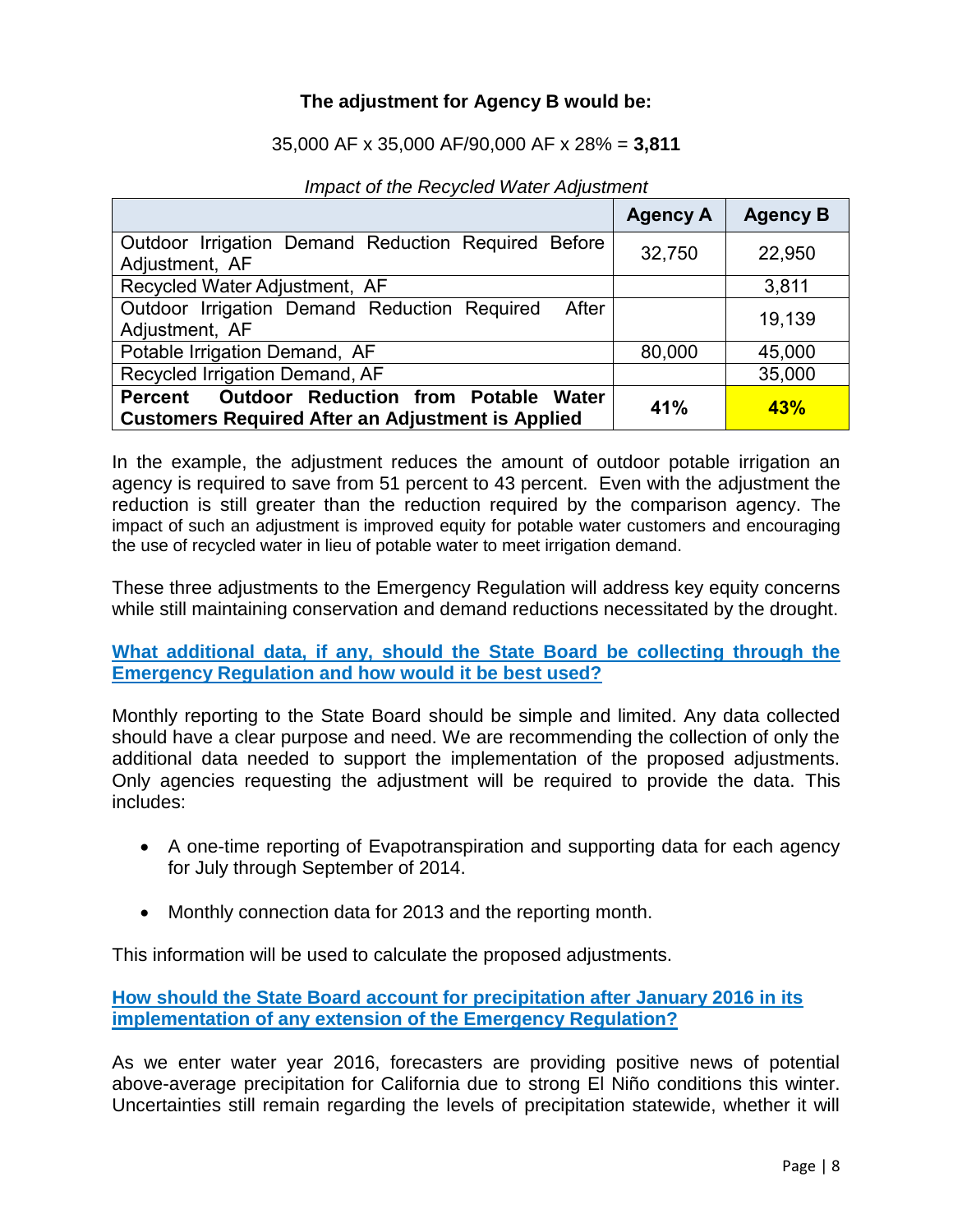fall primarily as rain or snow and ultimately how the conditions will influence California's current drought. In addition, it is unknown whether after one wet-year, the State could head into another drought. There may also be variation in local water supply conditions across the State. Based on these uncertainties, we understand the need for continued diligence in our extraordinary conservation efforts, but if the Emergency Regulation is extended beyond February 2016, there must be a nexus between mandated reduction levels and current supply conditions, taking into account potential winter storms and storage levels.

We request State Board members take into account any changes in supply conditions due to winter storms when considering an extension of Emergency Regulation in January or February 2016. In addition, unlike the situation at the adoption of the original Emergency Regulation in May 2015, State Board members will not know the resulting 2016 water year supply conditions prior to taking action to potentially extend the Emergency Regulation. At a minimum, it will be important to include in the Emergency Regulation specific dates or trigger points where the State Board will be required to evaluate supply conditions to ensure there is a nexus between the reduction mandate and supply availability.

We propose that an evaluation occur on a monthly basis following the adoption of any extended regulation. Key factors in the evaluation could include the State Water Project Table A Allocation, the 8-station precipitation index, snowpack, major reservoir storage and regional water supply conditions. Local conditions may also warrant consideration as agencies respond to local supply conditions as prescribed in their Water Shortage Contingency Plans. We recommend the State Board evaluation of supply conditions include input from the Department of Water Resources. This would allow current supply conditions to be communicated to the public on a regular basis as we move through the winter.

As supplies are replenished at a rate greater than projected saving targets set by the Emergency Regulation, an adjustment to the Emergency Regulation may be appropriate. There may also be the need to revise the Emergency Regulation to account for water supply conditions regionally. Next spring when conditions are clearer and the certainty about reservoir levels and storage increases, the regulations can be adjusted appropriately. Any adjustment to the Emergency Regulation should be part of an open process with input from stakeholders across the State.

In summary we propose three specific adjustments to address key equity concerns while still maintaining conservation and demand reductions necessitated by the drought. We acknowledge that other adjustments are required to address equity and water supply conditions. These factors should be considered and may be addressed through separate proposals to the State Board. We believe any new data reporting requirements should have a clear purpose and need. We also recommend that the State Board publicly address water supply conditions on a monthly bases and adjust the Emergency Regulation appropriately as supplies are replenished.